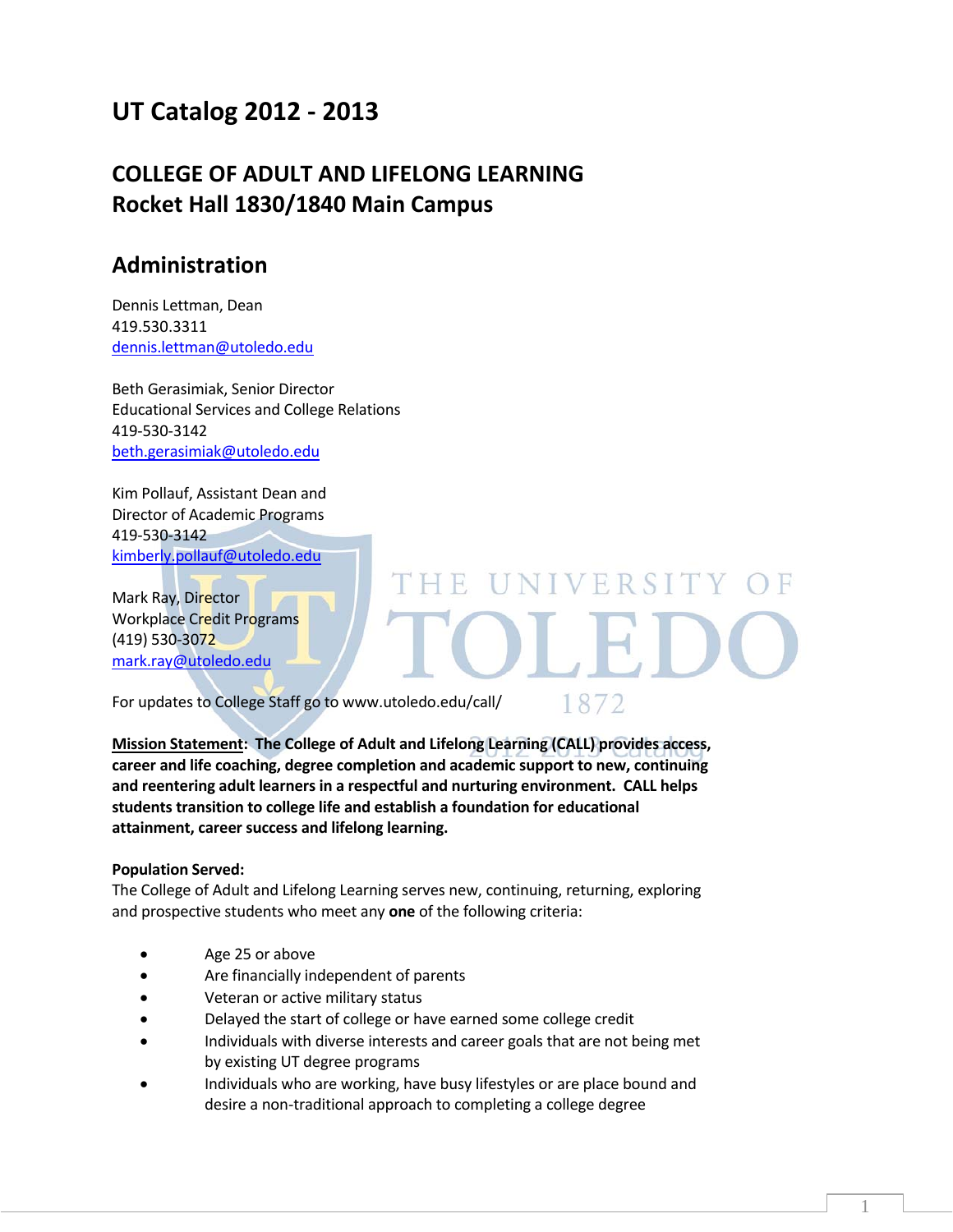#### **Office of Adult Student Extended Services**

The Office of Adult Student Extended Services (OASES) provides services and support to adult learners in a respectful and nurturing environment, offering extended evening hours to better accommodate the adult learner schedule. Our staff is committed to assisting students in the transition to college life and serving as advocates during their college journey while establishing a foundation for successful learning and career development.

## **OASES Services**

- Supportive and caring OASES staff to help navigate campus resources and services
	- **Blackboard**
	- Enrollment assistance
	- Library support
	- MyUT portal
- Pre‐admissions/pre‐advising assistance
	- Guidance through Admissions and other University processes and procedures

UNIVERS

1872

- Concerns with balancing college and life responsibilities
- Study Skills and time management
- Support and encouragement

Career and Life Planning Assistance

- Major/career guidance
- Networking with other adult students
	- Non‐traditional Student Organization (NTSO)
	- Campus and community resources and referrals

#### **Military and Veteran Services**

# The Military Service Center (MSC) assists former and active duty military students and their spouses and dependents with accessing military benefits. The MSC helps students with the application and certification process so they may receive their educational benefits toward tuition and fees. The Military Service Center also assists students with obtaining military transcripts and posting credit, student support services and community resource referrals.

#### **Program 60**

Program 60 provides educational experiences at reduced rates to individuals 60 years of age or older who have resided in Ohio for at least the last 12 consecutive months. Enrollment is limited to space availability which is determined on the last day of the regular registration period. Students must meet all course prerequisites to enroll.

The University of Toledo will waive tuition costs for older adults enrolled in Program 60 who wish to audit college courses. Program 60 students cannot earn college credit. Students must apply for admission and register for courses through the College of Adult and Lifelong Learning. All Program 60 participants are responsible for any additional fees such as the cost of textbooks, general fees, lab fees, technology fees, faculty fees, special service fees, distance learning course fees, library, parking and other fees.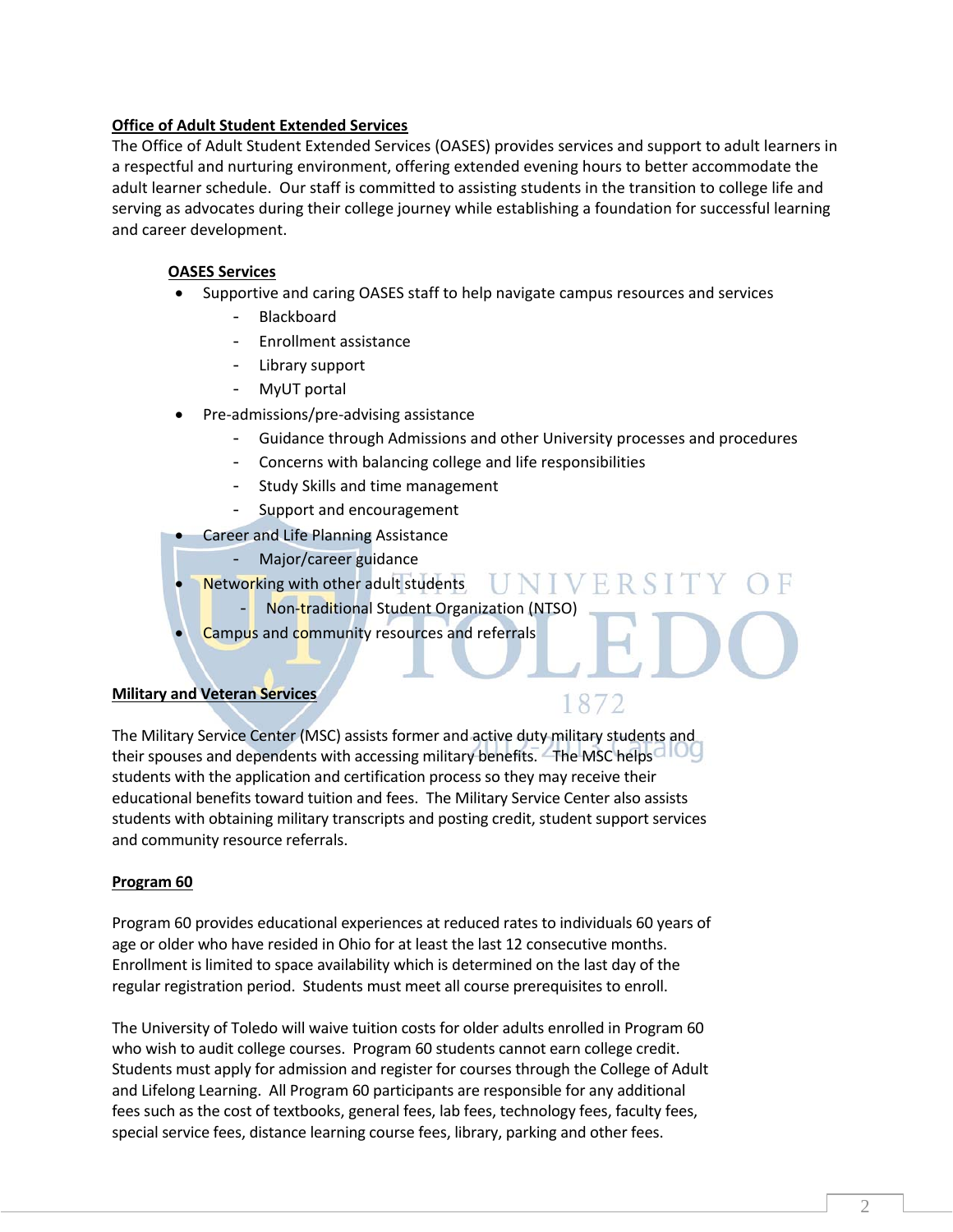Program 60 students are not eligible to enroll in an independent study course, studio art courses, private music lessons or other similar courses where a course or section number is required to be created.

The University of Toledo is governed by the Ohio Revised Code in administering this program. Ohio Revised Code may be viewed at http://codes.ohio.gov/orc/3345.27.

Individuals 60 years of age or older who wish to earn a college degree or credit for UT courses must apply for admission and pay current tuition and fees as a general UT student.

#### **Prior Learning Assessment (PLA) Program**

Prior Learning Assessment is based on the notion that college‐level learning can be achieved outside of the classroom. The following are ways in which prior learning can be demonstrated, evaluated and converted to college credit.

- **Standardized Testing**—Students demonstrate college‐level learning through nationally recognized examinations. The University of Toledo accepts examination scores from Advanced Placement (AP) examinations, College Level Examination Program (CLEP), DANTES Subject Standardized Tests (DSST) and International Baccalaureate (IB) examinations.
- **Non**‐**Sponsored Collegiate Learning**—Students have demonstrated college-level learning in an educational setting. In most instances, this credit would be equivalent to specific courses or transcribed as transfer credit. The American Council on Education (ACE) recommended college credit and military credit is accepted.
	- 2012-2013 Catalog **Credit by examination**—Students demonstrate college‐level learning
- through course‐specific examinations created and evaluated by faculty assessors from the department/school in which the course is offered from the university. Colleges and/or specific programs may establish guidelines on the acceptance of credit by examination in accord with any directive on credit by examination issued by the Ohio Board of Regents.
- **Experiential Learning Portfolio**—Students demonstrate college‐level learning by submitting a collection of evidence that documents the match between their experiential learning and learning outcomes of a specific course offered at The University of Toledo. Colleges and/or specific programs may establish guidelines on the acceptance of experiential learning portfolios in accord with any directive on learning portfolios issued by the Ohio Board for Regents.
- The University follows the directives on the transfer and articulation of Tech Prep credit as directed by the Ohio Board of Regents.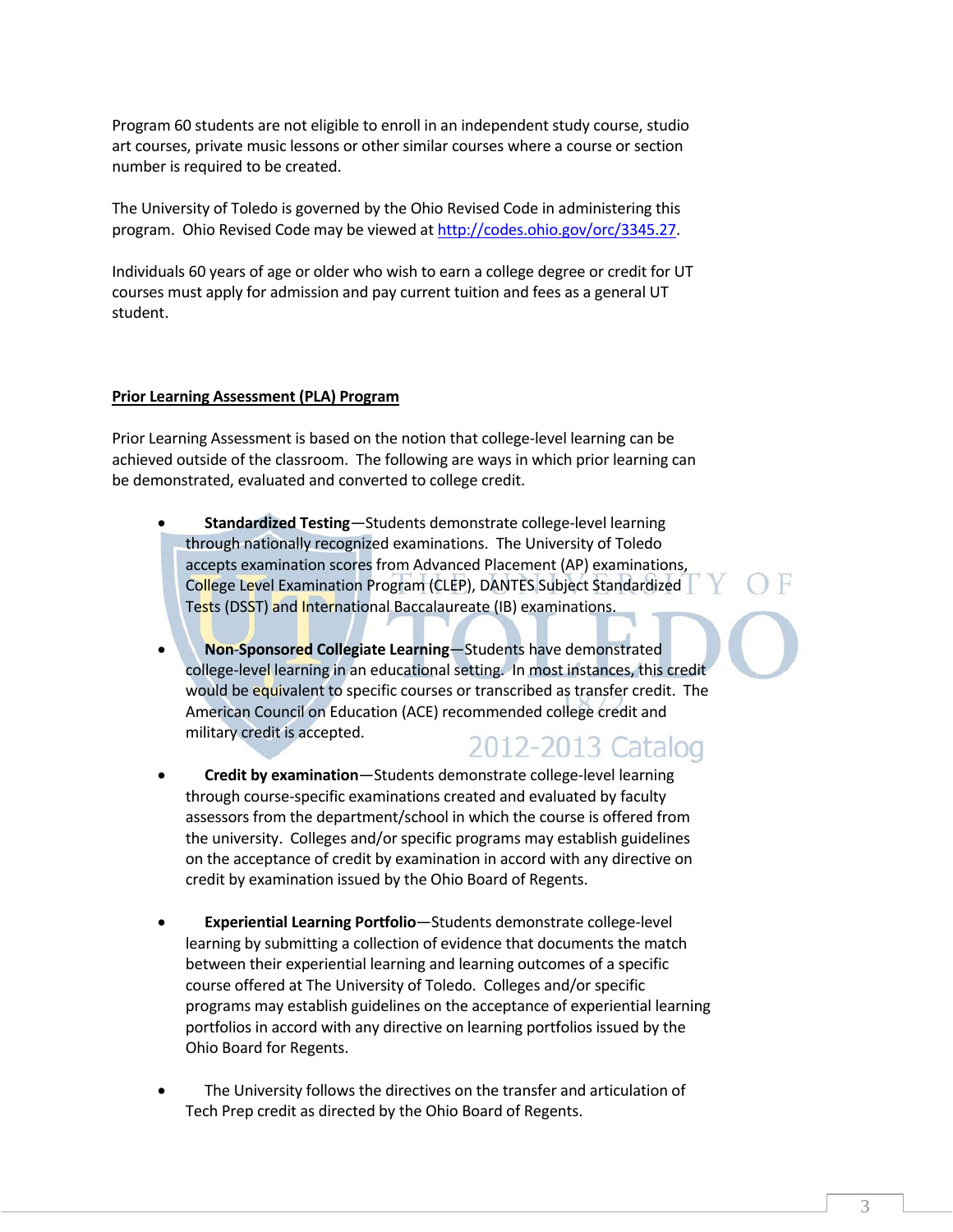The undergraduate academic policy on Credit for Prior Learning, policy number 3364‐ 71-17 can be found at http://www.utoledo.edu/policies/academic/index.html.

## **Department of Access and Success**

The mission of this department is to ensure access for adults to The University of Toledo through academic advising and support classes. Support classes are designed to integrate the academic needs and life experiences of adult and military students and provide them with skills and background necessary to meet their academic goals. Classes are offered in a variety of formats: day, evening, on‐line and blended, with workshops provided to address any barriers that prevent full participation.

The department also works with first-time, transfer and readmitting undecided adults who may be academically at risk due to previous academic experiences, or need a higher grade‐point average to declare the major of their choice.

## **Division of Workplace Credit Programs**

The mission of the Division of Workplace Credit Programs is to provide quality education and academic services to employer, employees and other off‐site entities, wherever they are needed. The division provides convenient, affordable education at the workplace, using UT's comprehensive array of options of credit courses, programs, schedules, locations and means of delivery. The major purpose of this division is to link the educational needs of organizations with the appropriate educational programs and highly qualified faculty in all UT Colleges.

# **College of Adult and Lifelong Learning Degree (CALL)Programs**

# *Admission to the CALL Degree Programs*

*Adult Liberal Studies (ALS) accepts students without college credit, but requires a High School Diploma or GED and a minimum High School g.p.a. of 2.0 (if applicable). For students who have earned college credit, a minimum g.p.a. of 2.0 is required for admission.*

# *Transferring into CALL's Degree Programs*

*Students wishing to transfer into CALL's Degree Programs must meet the minimum entrance requirements of The University of Toledo. Students wishing to transfer into any CALL baccalaureate program must have a minimum cumulative 2.0 higher education GPA (i.e. combined GPA for all coursework taken at post‐secondary institutions) and a minimum 2.00 UT GPA, if applicable. The Individualized Program (IDVP) requires completion of 20 semester‐hours of college credit and a cumulative 2.0 g.p.a. to transfer. Professional Studies (PRST) requires transfer students to have an earned associate degree or completion of 60 semester‐hours of college credit and a cumulative 2.0 g.p.a.* 

*Students who do not meet this GPA requirement can be admitted to the College's Division of Access and Success and work towards meeting the admission requirements for the degree programs. Courses from an approved institution may be used, as applicable, toward a student's*

4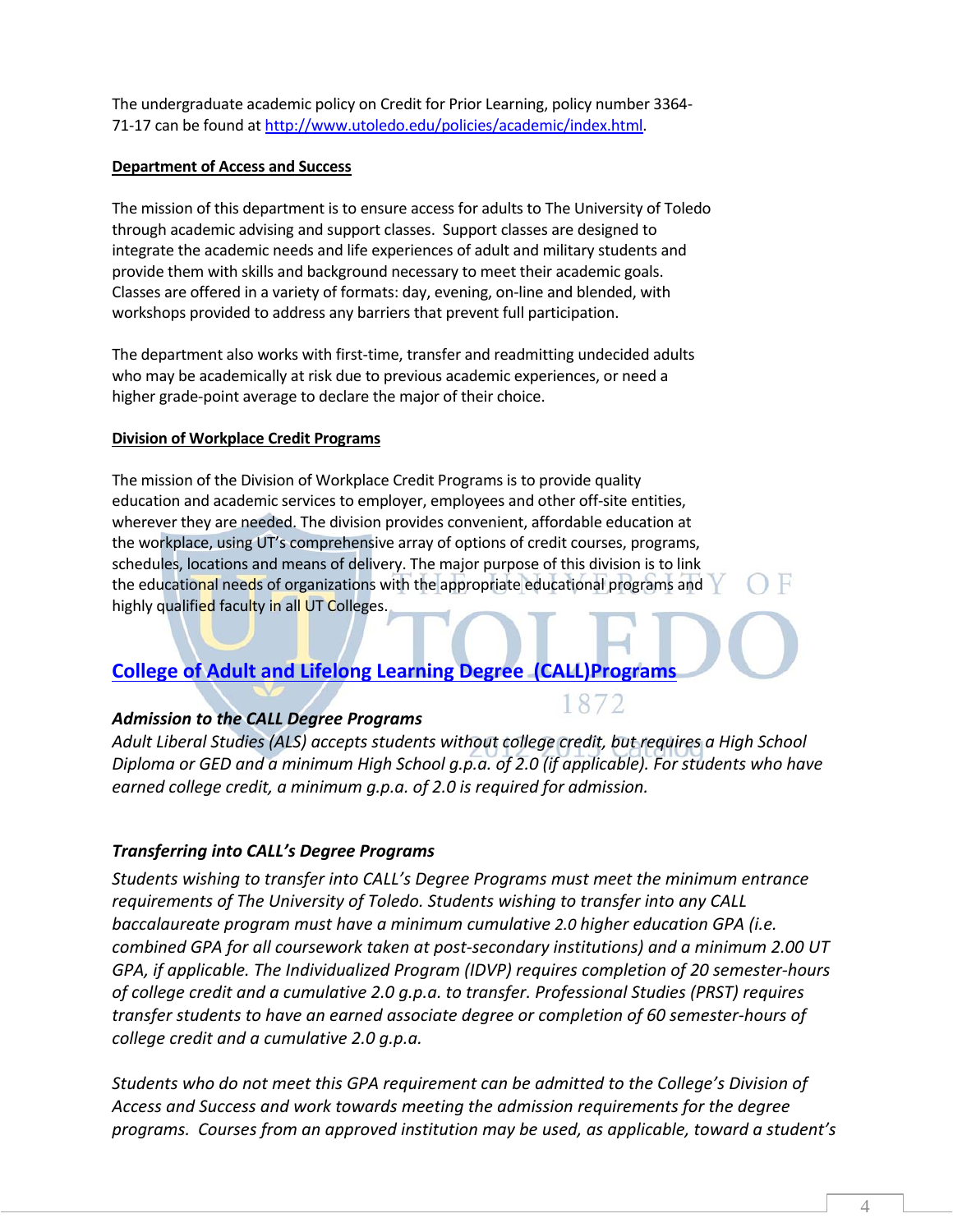*program of study. However, the maximum number of effective transferable credits is 90 semester‐hours for Professional Studies and 94 hours for Adult Liberal Studies and the Individualized Program, with a limit of 85 hours at the 1000 or 2000 level. The General Section of this catalog has information on admission and transfer.*

A graduate of an accredited institution of higher education may apply to CALL for a second bachelor's degree. An acceptable program of study in this case entails a minimum of 30 semester hours of additional work. Any student who has earned a bachelor's degree from CALL in an Individualized Program may not earn a second degree in another Individualized Program.

# **Pass/No Credit Grading**

The option of a Pass/No Credit grade is not available to a CALL bachelor's degree student unless this is the only grading option for the course. However, a grade of Pass obtained while a student was enrolled in another college may be transferred to CALL provided it is applicable to the student's new program.

# **Honors in CALL**

The University of Toledo offers all students of exceptional academic ability the opportunity to enter a special program of academic rigor and challenge. For further details on the Honors Program, students should contact their advisers. Students who have demonstrated exceptional promise may be invited to participate in CALL Honors. These students' programs will be developed in close conjunction with the college honors adviser. The minimum requirements for consideration for the CALL Honors Program are 20 hours of completed course work and at least a 3.3 GPA.

# **Field Experiences and Internships**

# 2012-2013 Catalog

1872

CALL Degree Program students have the opportunity to earn credit hours toward their degree while completing a practical experience outside the classroom. A field experience is a projectbased experience, while an internship is meant to be an exposure to a new career field. A maximum of eight credits can be earned in any combination of a field experience and/or internship. This option is only available to Junior and Senior students and requires a UT g.p.a. of 2.5.

**Note:** All new CALL students who have not already completed a comparable University of Toledo orientation course are required to take AL 2020.

# **Undergraduate Programs of Study ‐ Baccalaureate Programs**

Individualized Program – Interdisciplinary Studies (B.A. or B.S.)

Adult Liberal Studies (B.A.)

Professional Studies (B.A., possible future B.S. options)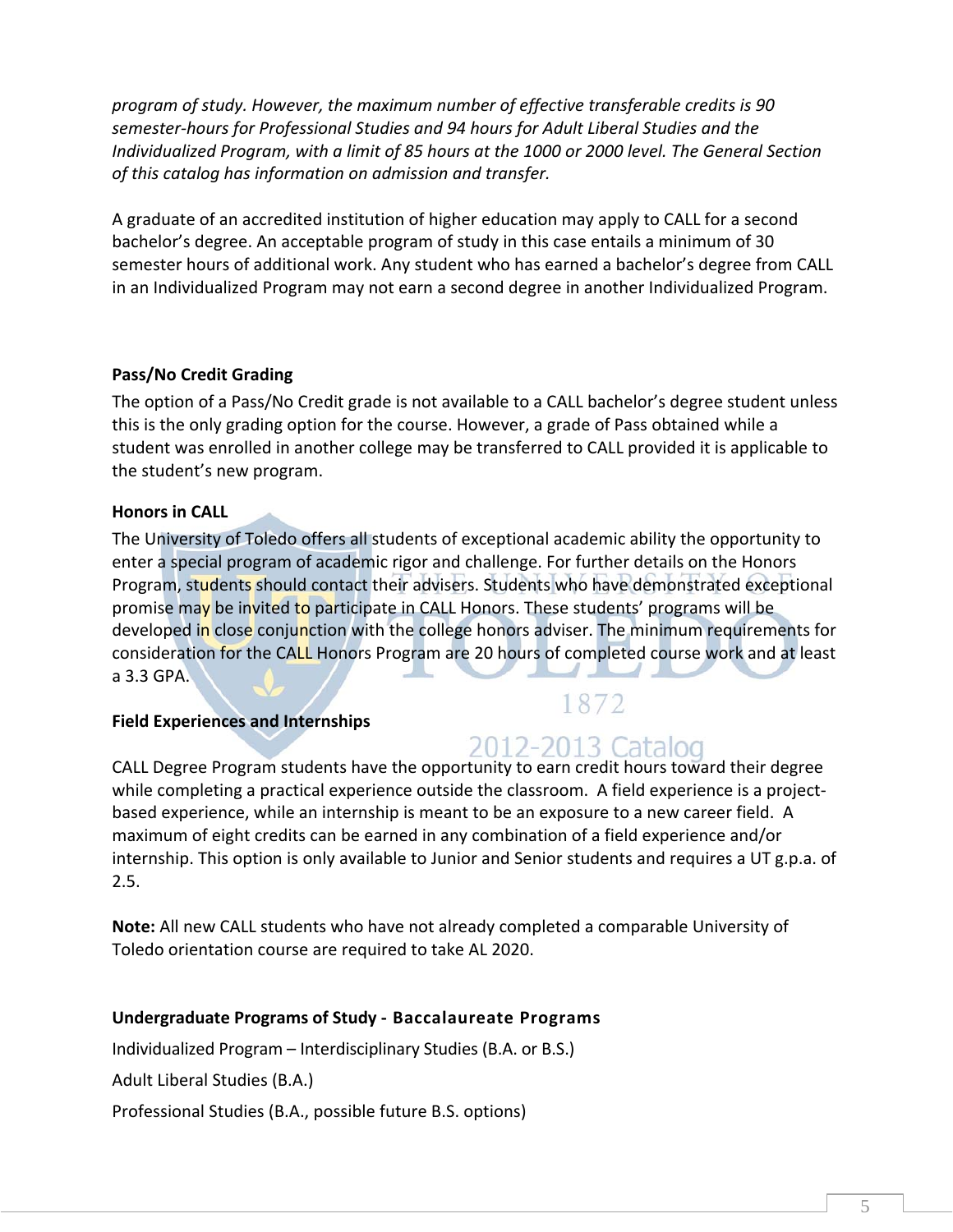# **Individualized Programs – Interdisciplinary Studies (IDVP)**

An individualized program of study is based on a student's unique interests and goals, which would not be addressed by a traditional program of study. The degree awarded is the Bachelor of Arts or the Bachelor of Science, depending upon the program. The designated major is Individualized Program: Interdisciplinary Studies.

Students considering an individualized program of study will receive assistance from an academic adviser in preparing an individualized program. Important considerations in the formulation of a program are as follows:

- The program must be interdisciplinary or intercollegiate in nature (broad in scope, incorporating course work from more than one discipline).
- The program must not duplicate an existing program of study in another college of the university.
- The student's objectives must be clearly stated and appropriate courses identified for achieving these objectives.

A CALL student will receive guidance in designing his/her individualized program, often through multiple advising sessions. The program is reviewed by the Individualized Degree Program Review Committee. Once the program meets all CALL Degree Program requirements and is accepted, the program of study must be followed. **Prior written approval is necessary to make any course substitutions.** If a program is denied, a student may appeal the decision. Advisers work with students to prevent this from happening.

The individualized program of study is particularly useful for students with associate's degrees and those with a variety of credits – serving as a degree completion option. Students enjoy the benefits of flexibility, individual attention to their needs, personalized advising, access to all of UT's academic resources and the ability to use UT classes to best reflect their academic and 2012-2013 Catalog career goals and needs.

Students may take no more than 30 semester hours of course work from the College of Business and Innovation, including no more than three courses in any one department, with the exception that up to eight courses are permitted in the Business Administration (BUAD) department.

# **Individualized Degree Program Requirements and Options**

The University Undergraduate Core Curriculum requirements, detailed in the General Section of The University of Toledo Undergraduate Catalog, must be fulfilled by all baccalaureate degree students. In fulfilling The University of Toledo Core Curriculum, CALL Individualized baccalaureate degree students must meet the following specific requirements:

- One English Literature elective
- One Philosophy elective
- One American Government or one American History elective
- One Economics elective
- One elective from Anthropology, Geography, Psychology or Sociology
- One Speech Communication elective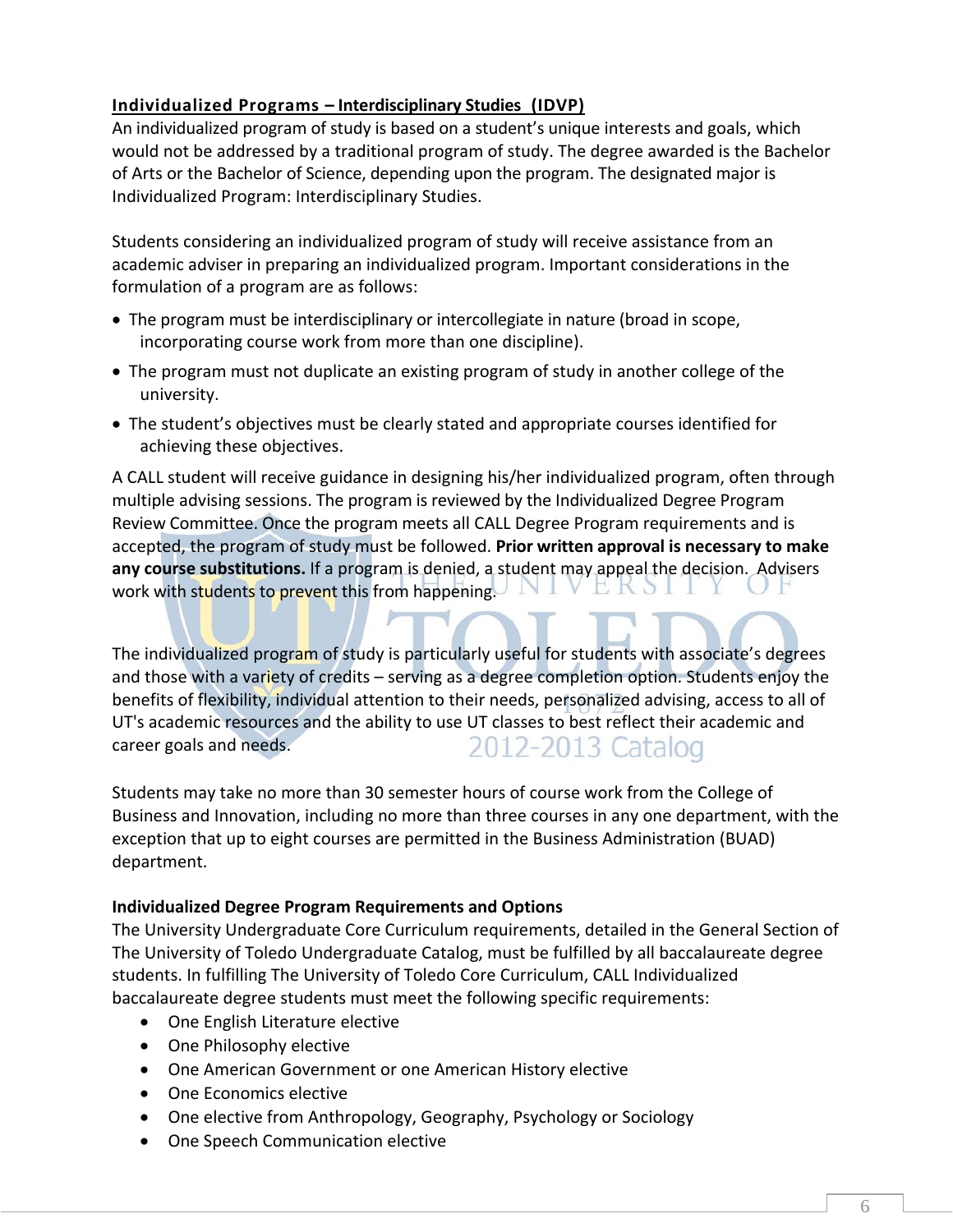Thirty‐nine semester hours must be completed in upper division courses (numbered 3000 or 4000). Students must complete a minimum of 30 semester hours of credit as a CALL Degree Program student (per Academic Policy 3364‐71‐10 of The University of Toledo). The minimum number of approved credit hours required for completion of an Individualized Program from the College of Adult and Lifelong Learning is 124 semester hours and may be more, depending upon the agreed program content.

Academic advisers work with students to design a program of study that matches student interests, background and skills with UT curriculum to create a unique area of emphasis and fulfill the remaining graduation requirements.

Graduates of the Individualized Program find jobs in the specific fields to which their studies are geared. They have the ability to succeed in the arts, in government agencies and in business organizations. Also, many students choose to continue their education in graduate and professional programs.

# **Adult Liberal Studies (ALS)**

Adult students, 25 years of age or older, may earn Bachelor of Arts degree by completing a broad, liberal arts-based curriculum. Courses in this program are scheduled to facilitate attendance by those having other full-time responsibilities. Students benefit from the wide scope of seminarformatted classes that are student driven, focus on specific topics and explore events and attitudes through critical thinking and interaction with other adult students.

Students begin by enrolling in the Adult Liberal Studies Introductory Research Seminar (ALS 2500). In conjunction with individual advising, students are introduced to liberal studies by emphasizing processes that build effective critical thinking and writing as foundations. Students progress to topical seminars that utilize the foundational skills developed earlier in the program. Students pick a concentration related to an area that meets their professional or personal goals. Students take an active role in determining the direction and content of their learning. This program can also serve as a degree completion option for those with existing college credit.

Graduates find their broad education valuable in finding employment opportunities in all business, industry and service sectors. Many choose to pursue advanced degrees in law, health and other areas of special interest.

# **Online Option**

The ALS program seminars can also be completed entirely online. Minimum computer skills are advised for online courses, such as Internet navigation, Blackboard 9.1, email and basic knowledge of Microsoft Office.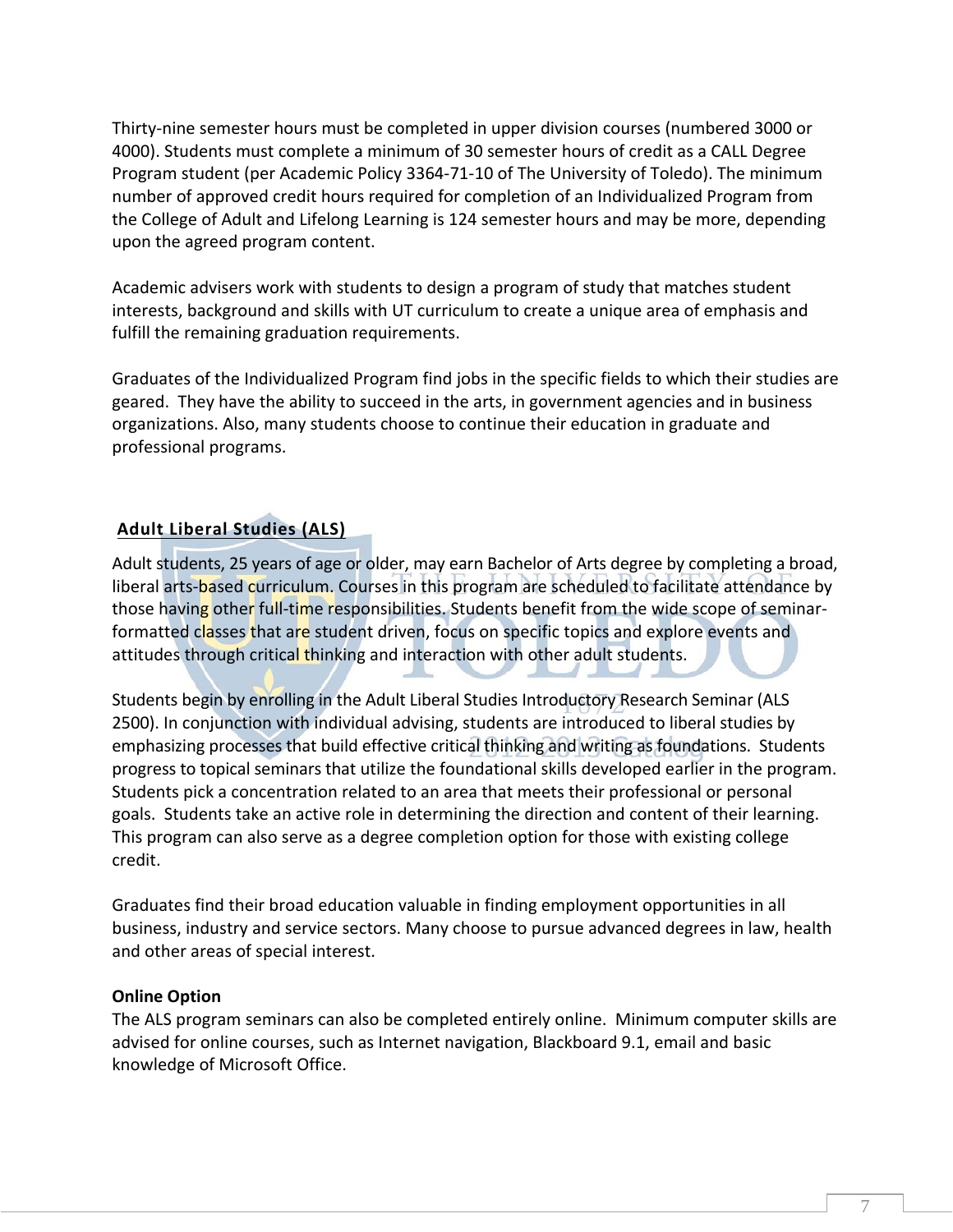# **CLEP Scores for the ALS Program**

Students may have the potential to take the CLEP (College Level Examination Program). These examinations are given to establish competency in the general education discipline areas of mathematics, humanities, social sciences and natural sciences. These four discipline areas are required for graduation. The required general education credit hours and the regulations for the CLEP exams for this program are as follows:

- 1. Students earning a CLEP exam score of below 50 or those choosing not to take the CLEP exam must earn a minimum of three semester hours of credit in a math general education course. A minimum of nine semester hours each of credit in general education courses in the areas of the humanities, social science and natural science are required. Independent studies may not be substituted for any general education course.
- 2. Students who take any courses in these four discipline areas after entry into the ALS program forfeit their right to apply CLEP credit in that discipline toward their ALS degree. In addition, passing scores on the general education courses are required as prerequisites to enroll in the ALS topical seminars. Therefore, students are encouraged to take the CLEP exams early in their academic endeavors.
- 3. Students who have taken course work in any of these discipline areas prior to entry into the ALS program and subsequently earn CLEP credit cannot have credit for both count toward meeting general education requirements.
- 4. Students earning a CLEP exam score of 50 will have 10 semester hours of credit posted to their transcripts.
- 5. Students earning a CLEP exam score of 45 to 49 may retake the exam after a period of six months.

# **Adult Liberal Studies Program Requirements**

# 2012-2013 Catalog

1872

# **Topical Seminars**

These seminars are upper‐division courses in the humanities, social sciences and natural sciences that change each semester. Students are required to take three seminars in each discipline area in order to graduate and may take a 10th seminar as an elective. **No more than 10 ALS seminars will be counted toward fulfillment of graduation requirements.** Students are responsible for fulfilling the program's prerequisites and should seek an academic adviser's guidance before enrolling in courses. Students who enroll in a topical seminar without the required prerequisites may be administratively dropped from the course.

# **Prerequisites for the ALS Topical Seminars**

1. Completion of both a freshman orientation course (if applicable) and the ALS 2500 Introductory Research Seminar.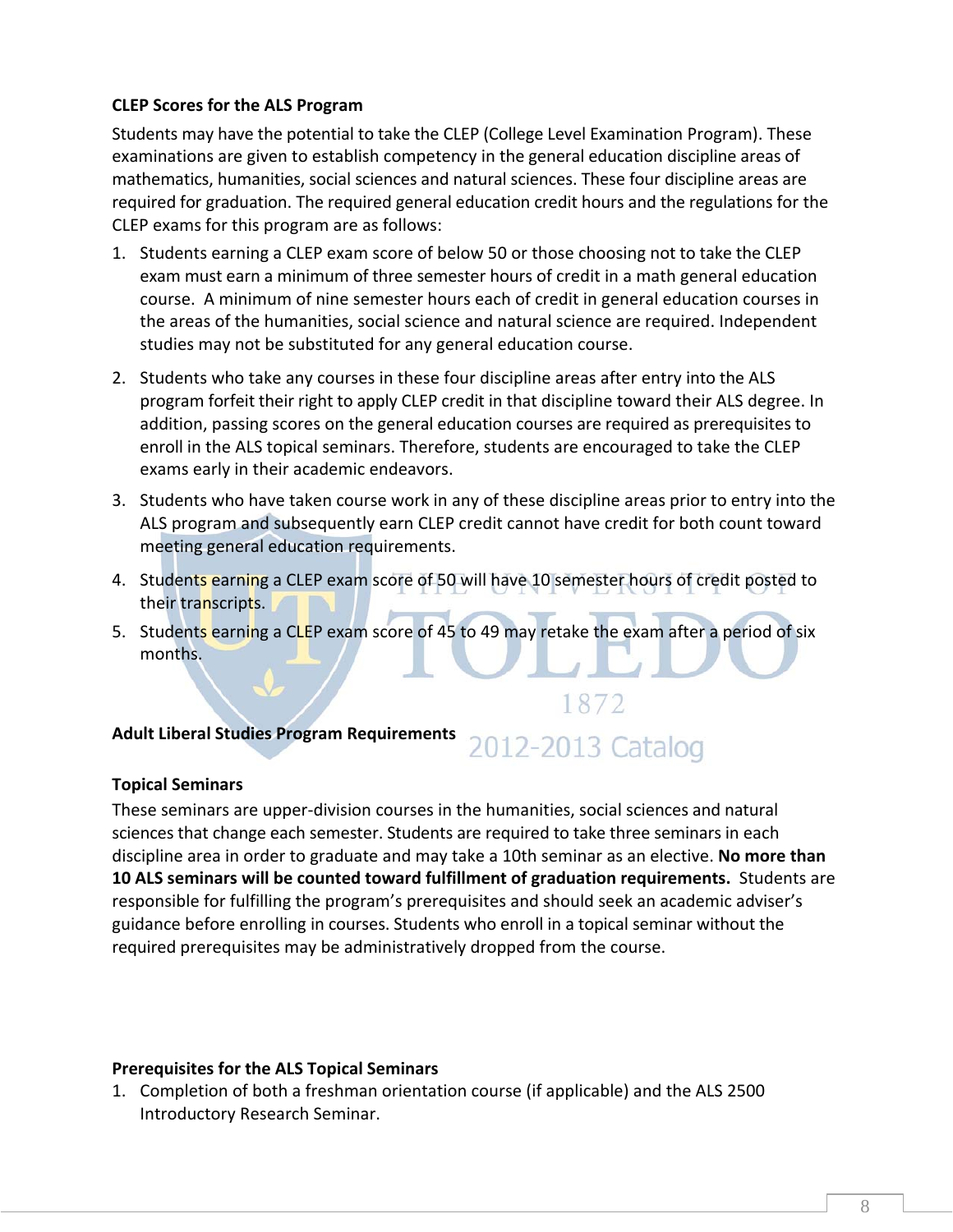- 2. Earned credits in College Composition I and II by taking and passing the courses or earning credit through PLA.
- 3. Completion of a minimum of nine credit hours in the discipline area of the topical seminar or passing the CLEP examination in the discipline of the seminar with a 50 or above score.

## **Electives**

Students are to establish an emphasis area that ties together their educational interests and/or career aspirations. The objective of these courses should be academic investigation and should focus on sound educational goals. Students should seek the advice of an academic adviser in drafting their elective course components.

## **Area of Concentration**

Students are required to complete a minimum of three classes (nine hours) of upper‐division courses (3000/4000 level) that are associated with an area of academic investigation or a knowledge base that is related in theoretical content to support the Senior Thesis.

## **Senior Thesis**

The senior thesis is the capstone requirement of the ALS program. It is a four-credit-hour project undertaken with a faculty member as the thesis adviser. Students should seek the advice of an academic adviser and must turn in the appropriate paperwork before enrolling in this final requirement. Students are expected to integrate their respective thesis themes with their Concentration courses.

#### **ALS Honors**

The ALS Honors program provides a valuable foundation of writing and research for students who want to be admitted into advanced graduate or professional programs or for those wanting a stimulating learning experience. Any student qualifying for ALS Honors needs to complete 36 Honors hours with a final 3.3 GPA or better to graduate with College Honors.

#### **Adult Liberal Studies Required Courses**

| 1 hr.    |
|----------|
| 3 hrs.   |
| 3 hrs.   |
| $3$ hrs. |
|          |

#### **CALL College Core**

| ALS 2500 – Introduction to Research | 2 hrs.      |
|-------------------------------------|-------------|
| Humanities General Ed or CLEP       | 9-10 hrs.   |
| Social Sciences General Ed or CLEP  | $9-10$ hrs. |
| Natural Sciences General Ed or CLEP | 9-10 hrs.   |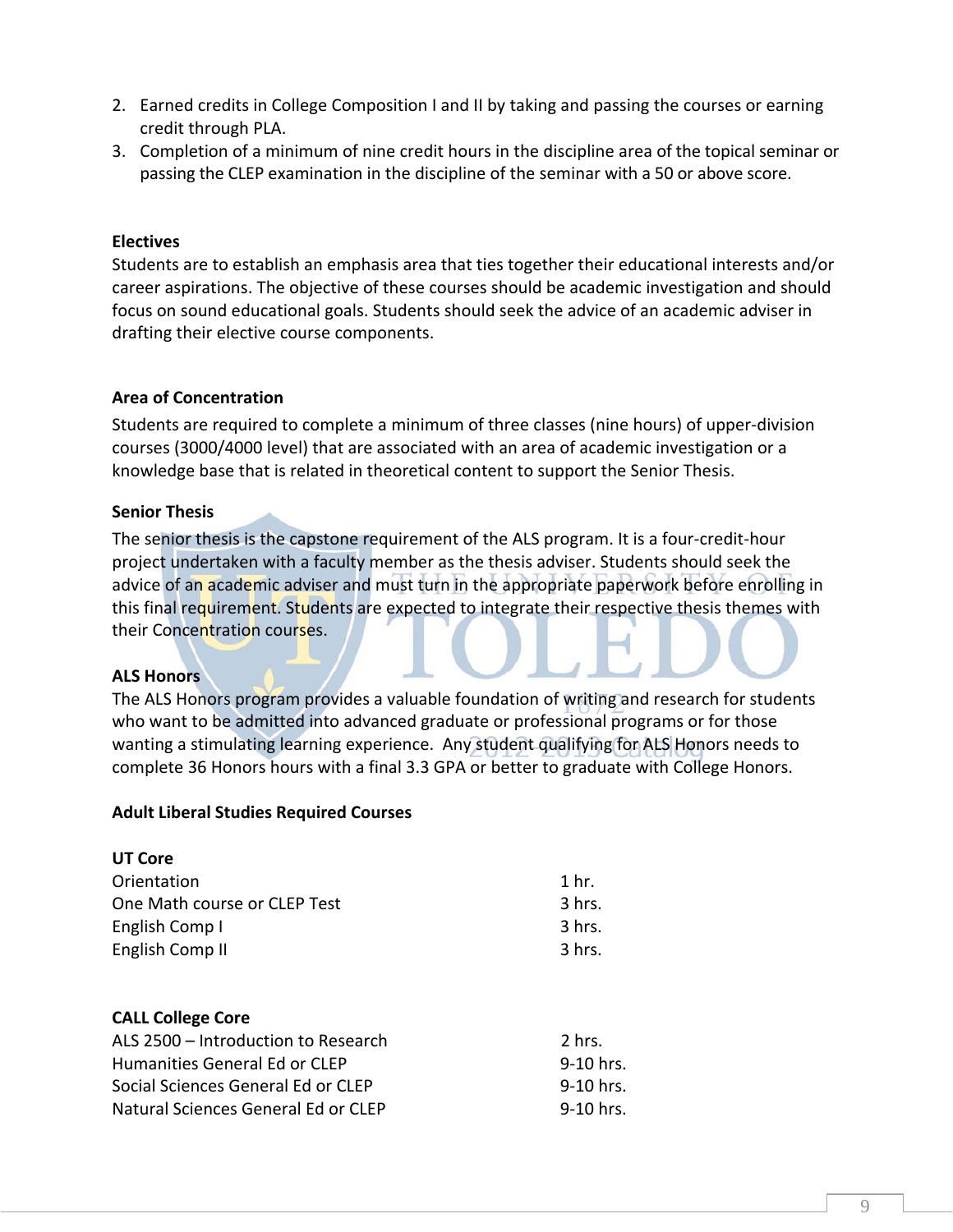# **Liberal Studies Core**

| 3 ALS 3040 - Social Science Seminars   | 12 hrs. |
|----------------------------------------|---------|
| 3 ALS 3050 - Humanities Seminars       | 12 hrs. |
| 3 ALS 3060 - Natural Sciences Seminars | 12 hrs. |
| 3 Concentration* (3000-4000 level)     | 9 hrs.  |
| Senior Thesis*                         | 4 hrs.  |

**Electives** 26‐36 hrs.

Courses electives are selected in consultation with adviser. Many of these may be fulfilled by transfer credit if applicable.

# **Professional Studies (PRST)**

This degree completion program combines minors in high demand areas from the College of Business and Innovation with customized programming from the College of Adult and Lifelong Learning designed to develop professional effectiveness in the areas of information literacy, interpersonal communication and organizational culture. Students will earn a minor in one of three areas: Electronic Commerce and Information Technology, Professional Sales or Entrepreneurship and Family and Small Business with the Bachelor of Arts in Professional Studies. Additional options are currently being developed and information will be posted at www.utoledo.edu/CALL when it is available.

# **Required Curriculum**

# 1872

In addition to the classes listed below, UT Core Competencies must be met in transfer or at UT prior to graduation (see General Education section). Thirty semester‐hours of classes at the 3000‐4000 level and 120 applicable semester‐hours are required for graduation. All students must complete:

| AL                                                                       | 3000 | <b>Foundations of Professional Studies</b>               |
|--------------------------------------------------------------------------|------|----------------------------------------------------------|
| <b>BUAD</b>                                                              | 1020 | Microcomputer Applications (or CMPT 1100) or Proficiency |
| <b>BUAD</b>                                                              | 2000 | Career Development (or AL 4940)                          |
| <b>COMM</b>                                                              | 3880 | <b>Professional Business Communication</b>               |
| AL                                                                       | 4000 | <b>Professional Studies Capstone</b>                     |
| 18 semester-hours of Related Electives (list available from CALL office) |      |                                                          |
|                                                                          |      |                                                          |

3 – 5 semester‐hours of Free Electives AND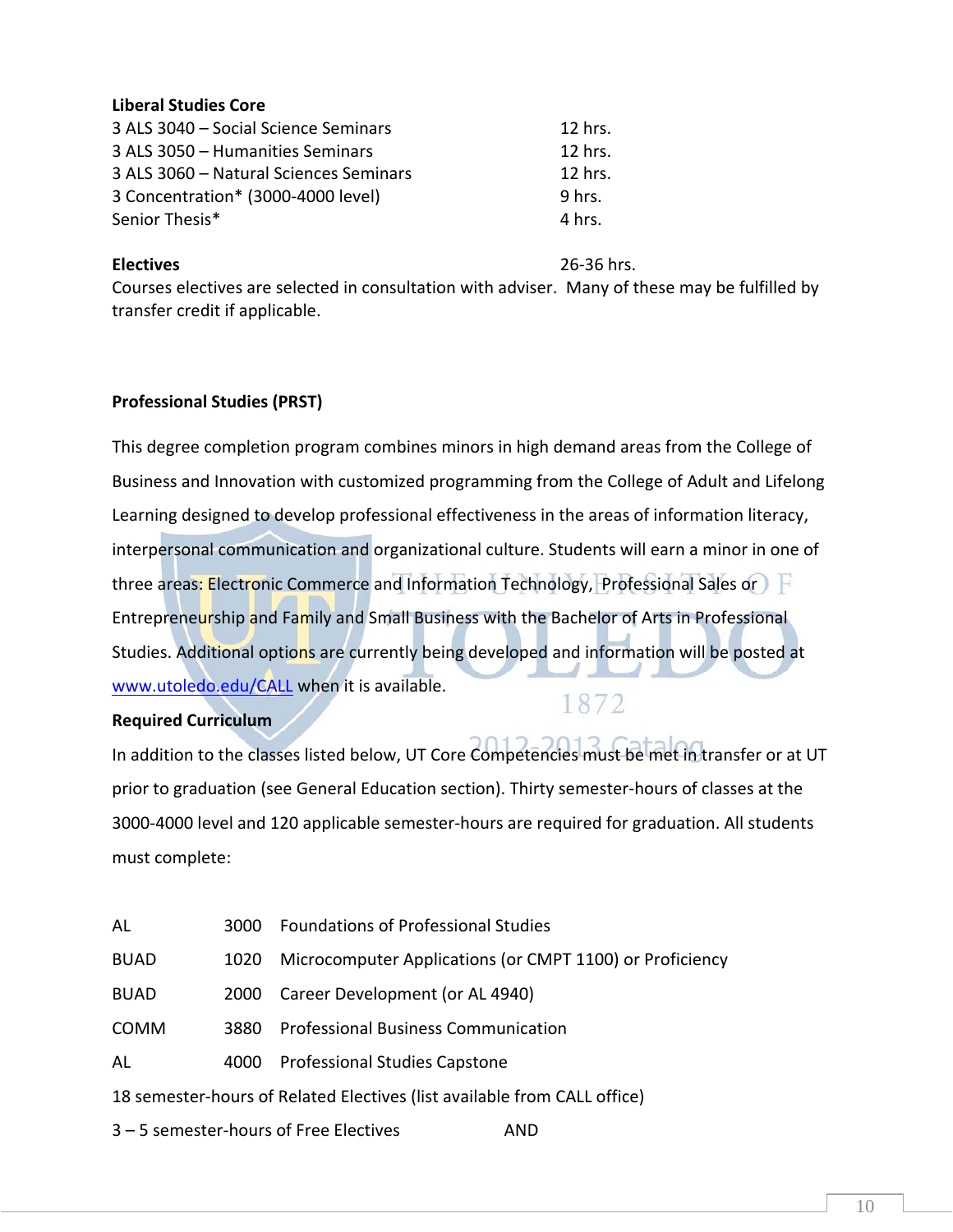# **E‐Commerce & Information Technology Minor**

| <b>ECON</b>              | 1150 | <b>Macroeconomics</b>                     |  |  |
|--------------------------|------|-------------------------------------------|--|--|
| <b>ECON</b>              | 1200 | Microeconomics                            |  |  |
| <b>BUAD</b>              | 3010 | <b>Principles of Marketing</b>            |  |  |
| <b>EBUS</b>              |      | 3090 E-Commerce and the Networked Economy |  |  |
| <b>INFS</b>              | 3250 | Software Applications in Business         |  |  |
| 9 Additional Hours from: |      |                                           |  |  |
| <b>EBUS</b>              | 3180 | Web Design for Business                   |  |  |
| <b>INFS</b>              | 3370 | <b>Business Data Communications</b>       |  |  |
| <b>INFS</b>              | 3770 | <b>Small Business Data Systems</b>        |  |  |
| <b>BUAD</b>              | 3050 | Information Technology Management         |  |  |

- MKTG 3260 Global Framework for E-Commerce
- MKTG 3280 Internet Marketing

OR

# **Entrepreneurship & Family/Small Business Minor**

| <b>EFSB</b>                                     |  | 3500 | Introduction to Entrepreneurship                        |
|-------------------------------------------------|--|------|---------------------------------------------------------|
| <b>EFSB</b>                                     |  | 3480 | Entrepreneurial Finance                                 |
| <b>EFSB</b>                                     |  | 3590 | <b>Entrepreneurship &amp; Small Business Management</b> |
| <b>EFSB</b>                                     |  | 4010 | <b>Growing Family &amp; Entrepreneurship Business</b>   |
| <b>BUAD</b>                                     |  | 2040 | <b>Financial Accounting OR</b>                          |
| <b>ACTG</b>                                     |  | 1040 | <b>Principles of Financial Accounting</b>               |
| <b>BUAD</b>                                     |  | 3030 | Managerial & Behavioral Processes in Organizations      |
| <b>PHIL</b>                                     |  | 3120 | <b>Business Ethics</b>                                  |
| 2012-2013 Catalog<br>One Additional Class from: |  |      |                                                         |
| <b>BUAD</b>                                     |  | 3010 | <b>Principles of Marketing</b>                          |
| <b>EFSB</b>                                     |  | 4690 | <b>Technology Commercialization</b>                     |

**OR** STREET AND THE STREET AND THE STREET AND THE STREET AND THE STREET AND THE STREET AND THE STREET AND THE ST

#### **Professional Sales**

- ECON 1150 Principles of Macroeconomics
- ECON 1200 Principles of Microeconomics
- BUAD 3010 Principles of Marketing
- PSLS 3440 Professional Sales
- PSLS 3450 Account & Territory Management
- PSLS 4740 Advanced Sales

One Additional Class from: